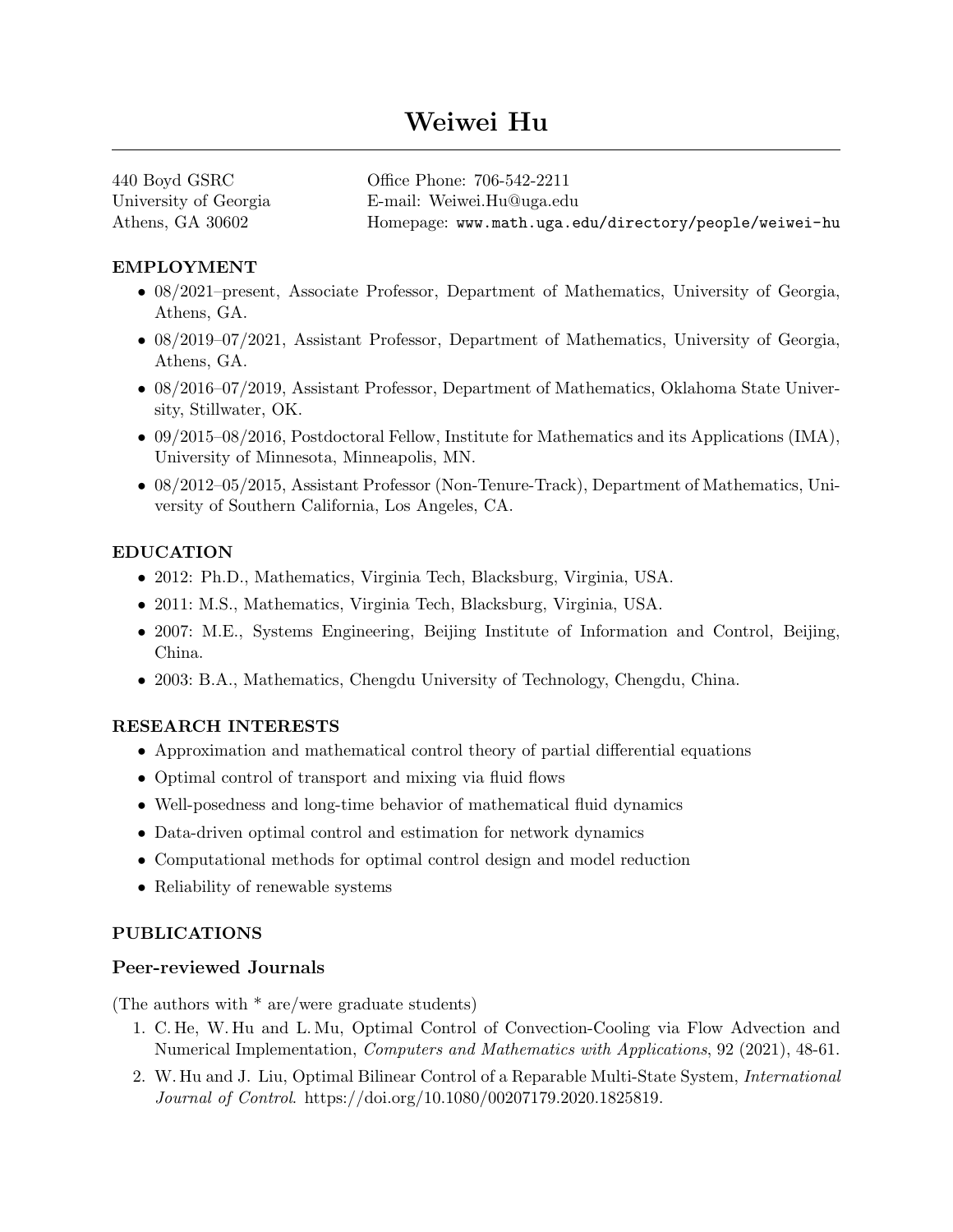- 3. W. Gong, W. Hu, M. Mateos, J. Singler, and Y. Zhang\*, Analysis of an hybridizable discontinuous Galerkin scheme for the tangential control of the Stokes system, ESAIM: Mathematical Modelling and Numerical Analysis, 54(2020), 2229–2264. DOI: 10.1051/m2an/2020015.
- 4. Y. Dai\*, W. Hu, J.Wu and B. Xiao\*, The Littlewood-Paley Decomposition for Periodic Functions and Applications to the Boussinesq Equations, Analysis and Applications, 18 (4), 2020, 639–682.
- 5. W. Hu, J. Shen\*, J. Singler, Y. Zhang\*, and X. Zheng, A Superconvergent Hybridizable Discontinuous Galerkin Method for Dirichlet Boundary Control of Elliptic PDEs, Numerische Mathematik, 144(2), 375–411, 2020.
- 6. W. Hu and J.Wu, An Approximating Approach for Boundary Control of Optimal Mixing via Navier-Stokes Flows, Journal of Differential Equations, 267(10), 2019, 5809–5850.
- 7. W. Hu and J.Wu, Boundary Control for Optimal Mixing via Navier-Stokes Flows, SIAM Journal on Control and Optimization, 56(4), 2018, 2768–2801.
- 8. W. Hu, An Approximating Control Design for Optimal Mixing by Stokes Flows, Applied Mathematics & Optimization, 82, 2020, 471-498. https://doi.org/10.1007/s00245-018-9535-4.
- 9. W. Hu, Boundary Control for Optimal Mixing by Stokes Flows, Applied Mathematics & Optimization, 78(1), 2018, 201–217.
- 10. W. Gong, W. Hu, M. Mateos, J. Singler, X. Zhang\*, and Y. Zhang\*, A New HDG Method for Dirichlet Boundary Control of Convection Diffusion PDEs II: Low Regularity, SIAM Journal on Numerical Analysis, 56(4), 2018, 2262–2287.
- 11. W. Hu, J. Shen, J. Singler, Y. Zhang\*, and X. Zheng\*, A Superconvergent HDG Method for Distributed Control of Convection Diffusion PDEs, Journal of Scientific Computing, 2018, 76:1436–1457.
- 12. G. Chen, W. Hu, J. Shen\*, J. Singler, Y. Zhang\*, and X. Zheng\*, An HDG Method for Distributed Control of Convection Diffusion PDEs, Journal of Computational and Applied Mathematics, 343, 2018, 643–661.
- 13. X. He, W. Hu and Y. Zhang\*, Observer-based Feedback Stabilization of Navier-Stokes Equations, Computer Methods in Applied Mechanics and Engineering, 339(1), 2018, 542–566.
- 14. W. Hu, Y.Wang, J.Wu, B. Xiao\* and J. Yuan, Partially Dissipated 2D Boussinesq Equations with Navier Type Boundary Conditions, *Physica D: Nonlinear Phenomena*, 376–377(1), 2018, 39–48.
- 15. J. Burns, X. He, and W. Hu, Feedback Stabilization of a Thermal Fluid System with Mixed Boundary Control, Computers & Mathematics with Applications, 71(11), 2016, 2170–2191.
- 16. W. Hu, Differentiability and Compactness of the  $C_0$ -Semigroup Generated by the Reparable System with Finite Repair Time, Journal of Mathematical Analysis and Applications, 433(2), 2016, 1614–1625.
- 17. W. Hu, I. Kukavica and M. Ziane, Sur l'existence locale pour une quation de scalaires actifs. (French) [Local Existence for an Active Scalar Equation], Comptes Rendus Mathematique, 353(3), 2015, 241–245.
- 18. W. Hu, I. Kukavica and M. Ziane, Persistence of Regularity for the Viscous Boussinesq Equations with Zero Diffusivity, Asymptotic Analysis, 91, 2015, 111–124.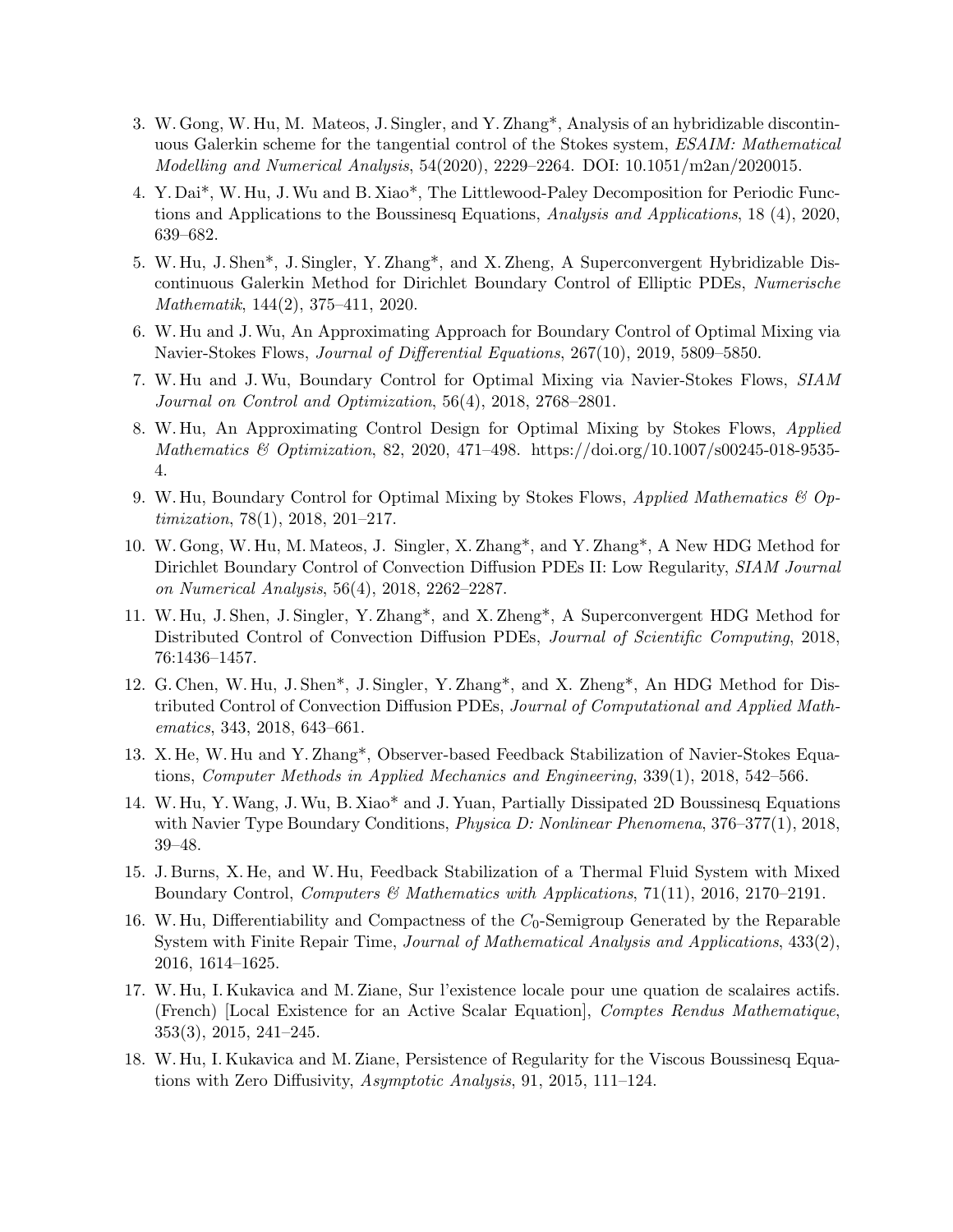- 19. W. Hu, I. Kukavica, and M. Ziane, On the Regularity for the Boussinesq Equations in a Bounded Domain, Journal of Mathematical Physics, 54, 081507, 2013.
- 20. H. B. Xu and W. Hu, Analysis and Approximation of a Reliable Model, Applied Mathematical Modelling, 37(6), 2013, 3777–3788.
- 21. H. B. Xu and W. Hu, Modelling and Analysis of Repairable Systems with Preventive Maintenance, Applied Mathematics and Computation, 224, 2013, 46–53.
- 22. H. B. Xu and W. Hu, Availability Optimization of Repairable System with Preventive Maintenance Policy, International Journal of Systems Science, 39(6), 2008, 655–664.
- 23. W. Hu, Y. H. Xin, and G. T. Zhu, Irreducibility of the Positive Contraction  $C_0$ -semigroup Generated by  $M/G/1$  Queueing Operator, Acta Functionalis Applicata, 10(4), 2008, 378–382.
- 24. Y. H. Xin, A. H. Zheng, and W. Hu, Well-Posedness and Analysis of a Reliability Model for a Supply Chain, Mathematics in Practice and Theory, 38(10), 2008, 46–52.
- 25. W. Hu, Z. F. Shen, Y. H. Xin, and G. T. Zhu, Exponential Stability of a Repairable System with Imperfect Switching Mechanism,  $Asymptotic$  Analysis, 54(1), 2007, 93–102.
- 26. W. Hu, H. B. Xu, J. Y. Yu, and G. T. Zhu, Exponential Stability of a Reparable Multi-state Device, Journal of Systems Science & Complexity, 20(3), 2007, 437–443.
- 27. W. Hu, H. B. Xu, and G. T. Zhu, Exponential Stability of a Parallel Reparable System with Warm Standby, Acta Functionalis Applicata, 9(4), 2007, 311–319.
- 28. C. Xie, C. Yao, and W. Hu, Eigenvalue Sorting Problem in Flutter Analysis, Mathematics in Practice and Theory, 37(18), 2007, 141–146.
- 29. W. Hu, Asymptotic Stability of a Parallel Reparable System with Warm Standby under Common-cause Failure, Acta Functionalis Applicata, 8(1), 2006, 1–11.
- 30. W. Hu, Y. B. Zhang, and W. Y. Yang, Scrambling Research of Digital Image Based on IFS and Code Space, Mathematics in Practice and Theory, 34(3), 2004, 91–97.

#### Book Chapter

1. W. Hu, I. Kukavica, F.Wang, and M. Ziane, Boussinesq Equations with Zero Viscosity or Zero Diffusivity: a Review, Recent Progress in the Theory of the Euler and Navier-Stokes Equations, London Mathematical Society Lecture Note Series, 430. Cambridge University Press, 2016, 77–95.

#### Peer-reviewed Conference Proceedings

- 1. W. Hu and M. Demetriou, Design and optimization of reduced-order compensators of distributed parameter systems via functional observers and unknown input functional observers, to appear in Proceedings of European Conference on Control, 2021.
- 2. W. Hu and J. Liu, Sampled-data based Failure Rate Identification for a Multi-state Reparable System, Proceedings of 59th IEEE Conference on Decision and Control (CDC), Jeju Island, Korea (South), 2020, 4442-4447, doi: 10.1109/CDC42340.2020.9304058.
- 3. K. Huhtala\*, L. Paunonen, and W. Hu, Robust Output Tracking for a Room Temperature Model with Distributed Control and Observation, to appear in the *Proceedings of the 24th* International Symposium on Mathematical Theory of Networks and Systems (MTNS), 2020.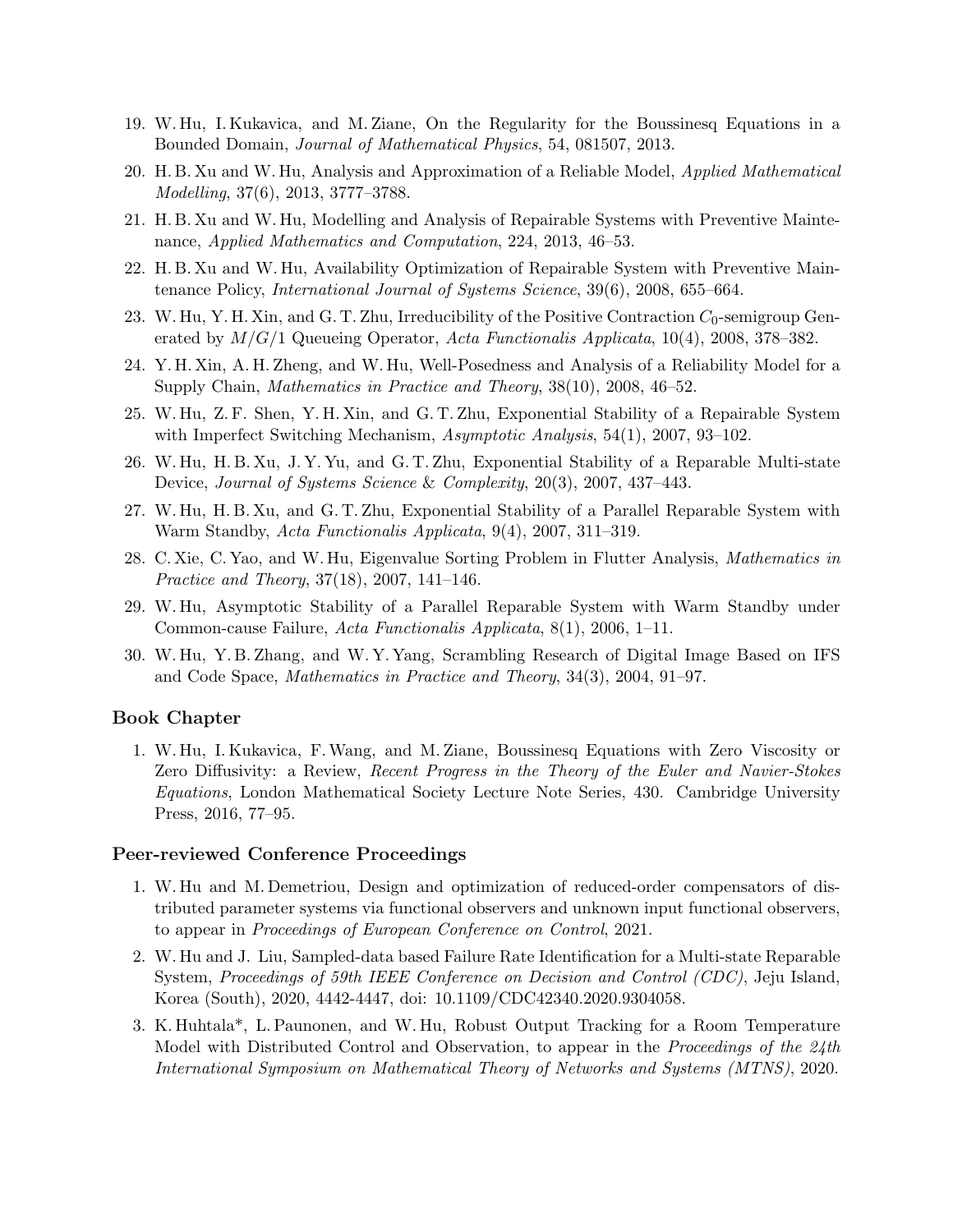- 4. M. Demetriou and W. Hu, Feedback Kernel Approximations and Sensor Selection for Controlled 2D Parabolic PDEs Using Computational Geometry Methods, Proceedings of the 58th IEEE Conference on Decision and Control, 2019, 2144–2150.
- 5. N. Boardman\*, W. Hu and R. Mishra\*, Optimal Maintenance Design for a Simple Reparable System, Proceedings of the 58th IEEE Conference on Decision and Control, 2019, 3098–3103.
- 6. W. Hu and M. Demetriou, Domain Decomposition Methods for the State Estimation of Parabolic PDEs in 2D Rectangular Domains: Well-posedness and Convergence, Proceedings of the 2019 European Control Conference, 2019, 1920–1925.
- 7. M. Demetriou and W. Hu, Hybrid Domain Decomposition Filters for Parabolic Spatially Distributed Processes, Proceedings of the 2019 American Control Conference, 2019, 2552–2557.
- 8. W. Hu and O. San, Optimal Control of Heat Transfer in Unsteady Stokes Flows, Proceedings of the 57th IEEE Conference on Decision and Control, 2018, 3752–3757 (nominated for the 2019 Roberto Tempo Best CDC Paper Award).
- 9. V. Trenchant\*, W. Hu, H. Ramirez, and Y.-L. Gorrec, Structure Preserving Finite Difference in Polar Coordinates for Heat and Wave Equations, Proceedings of the 9th Vienna International Conference on Mathematical Modelling. IFAC PapersOnLine, 51(2), 2018, 571–576.
- 10. W. Hu, Enhancement of Heat Transfer in Stokes Flows, Proceedings of the 56th IEEE Conference on Decision and Control, 2017, 59–63.
- 11. W. Hu and S. Z. Khong, Optimal Control Design for a Reparable Multi-State System, Proceedings of the 2017 American Control Conference, 2017, 3183–3188.
- 12. W. Hu, K. Morris and Y. Zhang\*, Sensor Location in a Controlled Thermal Fluid, Proceedings of the 55th IEEE Conference on Decision and Control, 2016, 2259–2264.
- 13. W. Hu, J. Singler and Y. Zhang\*, Feedback Control of a Thermal Fluid Based on a Reduced Order Observer, Proceedings of the 10th IFAC Symposium on Nonlinear Control Systems, 2016, 116–121.
- 14. F.Wei\*, C. Zheng and W. Hu, Controllability of a Simplified Reparable System, Proceedings of the 31st Youth Academic Annual Conference of Chinese Association of Automation, 2016, 146–151.
- 15. W. Hu and J. Singler, A Modified Balanced POD Model Reduction Algorithm for Parabolic PDEs with Unbounded Inputs, Proceedings of 2014 American Control Conference, 2014, 1680–1685.
- 16. I. G. Rosen, C. M.Wang, W. Hu, M. Hankin\*, R. Lai, M. E. Thompson, and S. R. Forrest, Estimation of Parameters in a Distributed Parameter Model for Thin Film Layered Organic Photovoltaic Cells, Proceedings of 2014 American Control Conference, 2014, 1039–1044.
- 17. I. G. Rosen, S. E. Luczak, W. Hu, and M. Hankin\*, Discrete-Time Blind Deconvolution for Distributed Parameter Systems with Dirichlet Boundary Input and Unbounded Output with Application to a Transdermal Alcohol Biosensor, Proceedings of the SIAM Conference on Control and Its Applications, 2013, 160–167.
- 18. J. A. Burns and W. Hu, Approximation Methods for Boundary Control of the Boussinesq Equations, Proceedings of the 52nd IEEE Conference on Decision and Control, 2013, 454– 459.
- 19. W. Hu and H. B. Xu, Numerical Analysis of a Reparable Multi-State Device, Proceedings of the Asian Control Conference, 2013, 1–5.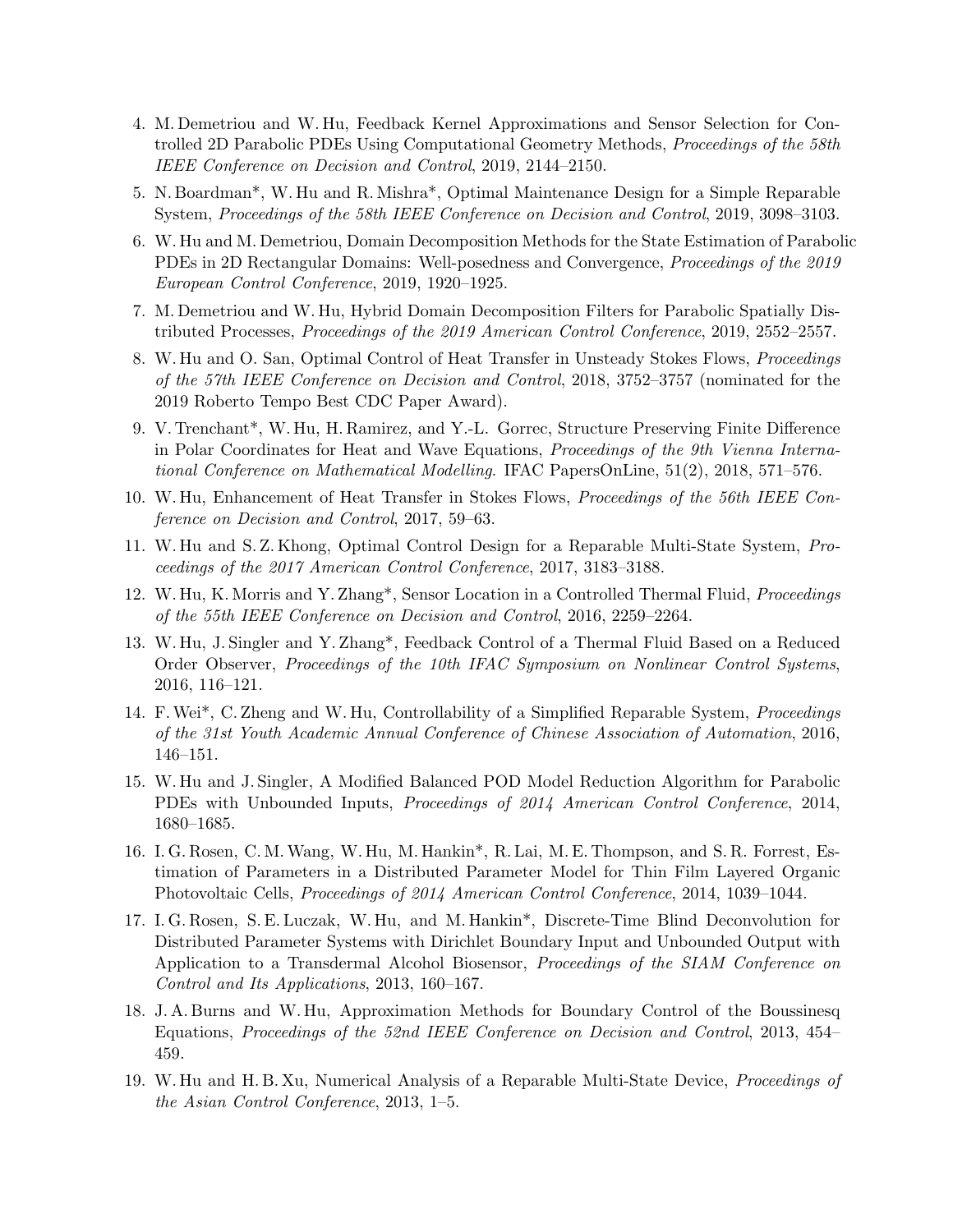- 20. J. Burns, X. He, and W. Hu, Control of the Boussinesq Equations with Implications for Sensor Location in Energy Efficient Buildings, Proceedings of the 2012 American Control Conference, 2012, 2232–2237.
- 21. C. Xie and W. Hu, Post Process Research of Data in Flutter Analysis, in Proceedings of the 9th Chinese National Aeroelasticity Conference, 2005, 209–214.

#### ARTICLES SUBMITTED & PREPRINTS

- 1. W. Hu, M. A. Demetriou, X. Tian, N. A. Gatsonis, Hybrid Domain Decomposition Filters for Advection-Diffusion PDEs with Mobile Sensors, Automatica, under revision (second round).
- 2. K. Huhtala, L. Paunonen, and W. Hu, Robust Output Regulation of the Linearized Boussinesq Equations with Boundary Control and Observation, Mathematics of Control, Signals, and Systems, under revision.
- 3. W. Hu, J. Liu and Z.Wang, Bilinear Control of Convection-Cooling and Computation: From Open-Loop to Closed-Loop, under review.
- 4. W. Hu and X. Zheng, Optimal Boundary Control of Mixing via Flow Advection and Numerical Implementation, under review.
- 5. S. Afshar and W. Hu, Permeability Estimation of a Porous Structure based on Sampled Velocity Measurements, under review.
- 6. W. Hu, M. Mateos, J. Singler, and Y. Zhang, A New HDG Method for Dirichlet Boundary Control of Convection Diffusion PDEs I: High Regularity. https://arxiv.org/abs/1801.01461, 2017.
- 7. W. Hu, R. Lai, H. B. Xu, and C. Zheng, Optimal Impulse Control of a Simple Reparable System in a Nonflexive Banach Space. https://arxiv.org/abs/1703.09392.

#### IN PREPARATION

- 1. W. Hu, Optimal control for Heat Transfer Enhancement via the Navier-Stokes Flows, preprint.
- 2. W. Hu, Feedback Stabilization of a Multi-State Reparable System in a Nonreflexive Banach Space.
- 3. W. Hu, C. Rautenburg and X. Zheng, Feedback Control Design for Optimal Mixing.
- 4. W. Hu, L. Paunonen, J. Singler and Y. Zhang, Boundary Feedback Stabilization of a Thermal Fluid System Based on a Reduced Order Observer.
- 5. W. Hu and C. Rautenburg, Sparse Feedback Optimal Control via Total Variation Minimization with Applications to Parabolic PDEs and the Boussinesq System.

#### HONORS & AWARDS

- Interdisciplinary Research Pre-Seed Program on "The Integration of PDE Modeling, Machine Learning and Topology Analysis in MRIs Analysis", UGA, 2020.
- 2021–2024, NSF, DMS-2111486, "Collaborative Research: Computational Methods for Optimal Transport via Fluid Flows", \$39,8050 (PI at UGA, \$145,597), jointly with J. Singler (PI at Missouri S&T), Y. Zhang (PI at CMU).
- 2018–2022, NSF, DMS-1813570, "Control and Optimization of Semi-Dissipative Systems", \$108,734 (single PI).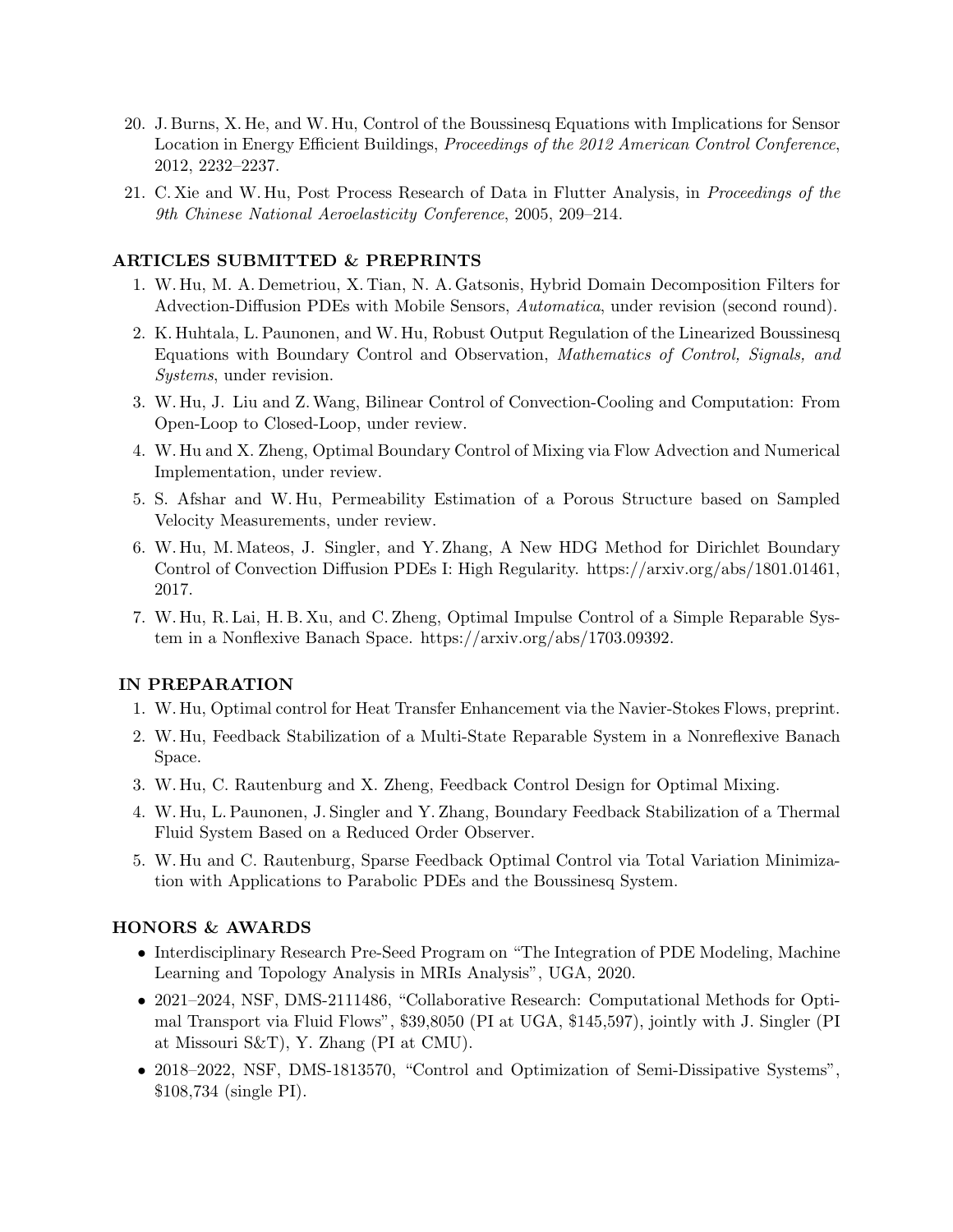- 2018–2019, DARPA, HR001117S0039-Lagrange-FP-014, "Robust Optimization & Control of Dynamic Sensor Systems" \$749,999 (PI at OSU), jointly with J. Burns (PI at VT), M. Demetriou (PI at WPI), and N. Gatsonis (Co-PI at WPI).
- Visiting professorship at FEMTO-ST, University of Franche-Comté of Besançon, France, June–July, 2019.
- Visiting scholarship at Shanghai Key Laboratory for Contemporary Applied Mathematics, Fudan University, Shanghai, China, June–July, 2018.
- OSU FY 2018 Academic Summer Research + 1 Travel Grant. \$9,223.
- OSU FY 2017–2019 Dean's Incentive Grant. \$6,000.
- USC Zumberge Individual Research and Innovation Fund Award 2013–2014. \$24,975.
- USC WiSE Merit Award for Excellence in Postdoctoral Research 2012–2013. \$3,000
- C. B. Ling Scholarship, Virginia Tech, 2010–2011.
- Hatcher Fellowship, Virginia Tech, Summer of 2008–2012.

#### Travel Awards

- NSF-ADVANCE Grant 150048, Career Advancement for Women through Researchfocused Networks, 2021.
- OSU FY 2019 Fall Travel Grant.
- AWM-NSF Travel Grant for the Banff Workshop on Women in Control: New Trends in Infinite Dimensions, Banff International Research Station, Banff, Alberta, Canada, July, 2017.
- AWM-NSF Travel Grant for the 55th IEEE Conference on Decision and Control, Las Vegas, December 2016.
- SIAM Early Career Travel Award for the 8th International Congress on Industrial and Applied Mathematics (ICIAM15), Beijing, China, August 2015.
- SIAM Early Career Travel Award for SIAM Conference on Control and Its Applications (CT15), Paris, France, July 2015.
- AMS Travel Award for the International Congress of Mathematicians (ICM14), Seoul, Korea, August 2014.
- AMS Travel Award for the Mathematical Congress of the Americas (MCA13), Guanajuato, Mexico, August 2013.
- SIAM Travel Award for the AWM Workshop at SIAM Annual Meeting 2013, San Diego, CA, July 2013.
- SIAM Travel Award for the SIAM Conference on Computational Science and Engineering (CSE13), Boston, MA, March 2013.

#### PROFESSIONAL MEMBERSHIP

- SIAM, 2010-
- IEEE, 2020-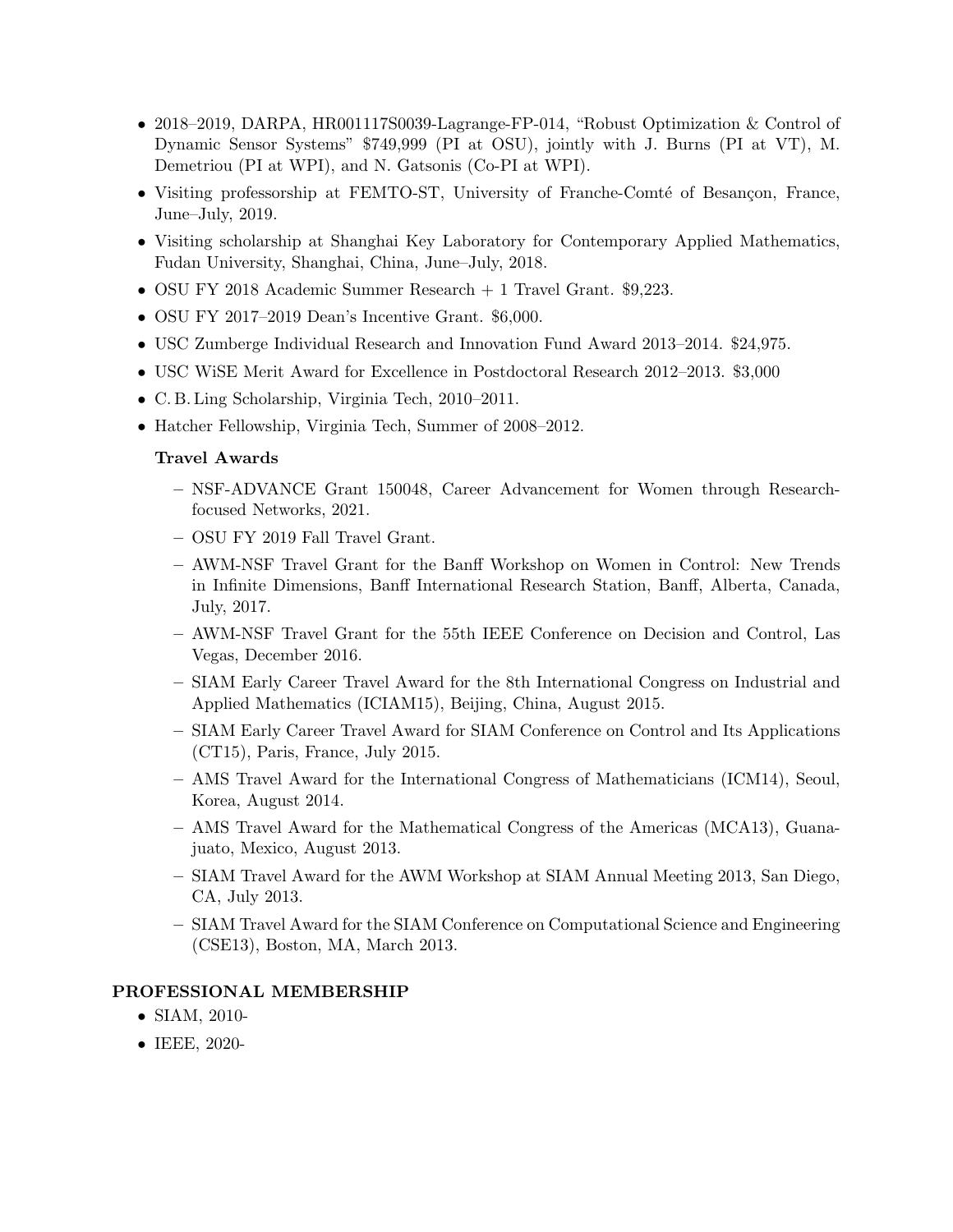## PRESENTATITIONS

- Invited talks, Minisymposia on "Qualitative and Quantitative Analysis of Nonlinear Evolutionary Partial Differential Equations" and "Navier-Stokes equations with mixed boundary conditions and related problems" at the 29th IFIP TC7 Conference on System Modelling and Optimization, Aug. 30–Sep. 3, 2021 (virtual).
- Invited talk, Minisymposium on "Estimation and Control of PDE Systems", July 19-21, SIAM Conference on Control and Its Applications (CT21) (virtual).
- Invited talk, AWM Workshop on "Control and Optimization in Differential Equations", July 19-21, SIAM Annual Meeting AN 21 (virtual).
- Invited talk, Mini-Workshop on "Mathematics of Dissipation–Dynamics, Data and Control" (hybrid meeting), the Mathematisches Forschungsinstitut Oberwolfach, Germany, May 9–15, 2021.
- Colloquium, University of Georgia, Athens, GA, Mar. 11 2021.
- Distributed Parameter System (DPS) Online Seminar via Zoom, Feb. 23, 2021.
- Applied Math Seminar, University of Georgia, Athens, GA, Oct. 28, 2019.
- Plenary talk, 3rd Workshop on "Stability and Control of Infinite-Dimensional Systems (SCINDIS 2020)", Wuppertal, Germany, October 5-7, 2020.
- Invited talk, Minisymposium on "Recent Advances in the Control of Partial Differential Equations" (virtual), 2nd Joint SIAM-CAIMS Annual Meeting, Toronto, Ontario, Canada, July 6-17, 2020.
- Invited Speaker, KUMUNU-ISU Conference on "PDE, Dynamical Systems, and Applications 2020", University of Nebraska-Lincoln, April 25-26, 2020 (postponed to Oct. 2021).
- Invited talk, 13th AIMS Conference on Dynamical Systems, Differential Equations and Applications, June, 2021, Atlanta, USA.
- Invited talk, Applied and Computational Math Seminar, Department of Mathematical Science, George Mason University, March 6, 2020.
- Invited talk, Minisymposium on "Estimation and Control of PDE Systems", 58th IEEE Conference on Decision and Control, Nice, France, December 11–13, 2019.
- Invited talk, Applied and Computational Math Seminar, School of Mathematics, Georgia Tech, November 11, 2019.
- Invited talk, Department of Mathematical Science, University of Delaware, October 24, 2019.
- Applied Math Seminar talk, Department of Mathematics, University of Georgia, October 1, 2019.
- Invited talk, Minisymposium on "Classical and Geophysical Fluid Dynamics: Modeling, Reduction and Simulation", AMS Fall Central Sectional Meeting, Madison, WI, September 14–15, 2019.
- Invited talk, Academy of Mathematics and Systems Science, Chinese Academy of China, Beijing, China, July 24, 2019.
- Minisymposium talk on "Recent Advances in Control, Optimization, and Numerical Methods for Infinite Dimensional Systems", ICIAM, Valencia, Spain, July 15–19, 2019.
- Invited talk, Workshop on "Incompressible Fluid Mechanics Equations", Chengdu, China, June 15–16, 2019.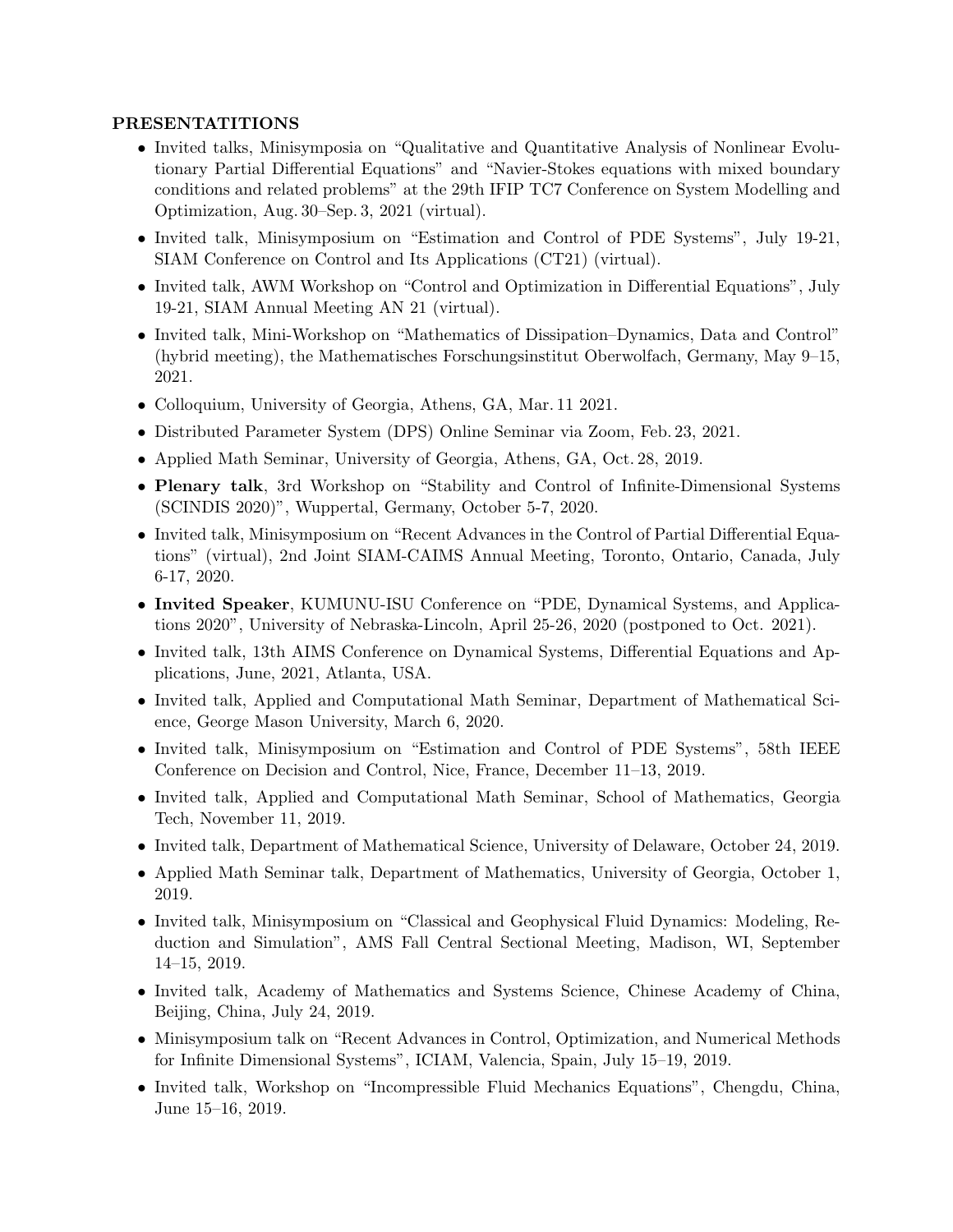- Invited talk, Minisymposium on "Optimal Control of Parabolic and Elliptic PDEs", 2019 SIAM Conference on Control and Its Applications, Chengdu, China, June 19–21, 2019.
- Invited session talk, 3rd IFAC/IEEE CSS Workshop on Control of Systems Governed by Partial Differential Equations (CPDE 2019) and XI Workshop on Control of Distributed Parameter Systems (CDPS 2019), Oaxaca, Mexico, May 20-24, 2019.
- Invited talk, Department of Applied Mathematics, University of California, San Jose, CA, May 6, 2019.
- Invited talk, Women in Control, AWM Research Symposium, Rice University, Houston, TX, April 6-7, 2019.
- Invited talk, Department of Mathematics and Statistics, Queen's University, Kingston, ON, Canada, February 13, 2019.
- Invited talk, Department of Mathematical Sciences, University of Cincinnati, OH, January 25, 2019.
- Invited talk, Department of Applied Mathematics, University of Waterloo, Waterloo, ON, Canada, January 17, 2019.
- Invited talk, Department of Mathematics, Chengdu University of Technology, Chengdu, China, December 28, 2018.
- Invited talk, Academy of Mathematics and Systems Science, Chinese Academy of China, Beijing, China, December 26, 2018.
- Invited talk, Minisymposium on "Distributed Parameter Systems", 57th IEEE Conference on Decision and Control, Miami, December 17–19, 2018.
- Invited talk, Colloquium, Department of Mathematics, University of Georgia, Athens, GA, December 7, 2018.
- Invited talk, a special session on "Recent Developments in Mathematical Analysis of Some Nonlinear Partial Differential Equations", AMS Sectional Meeting, University of Michigan, Ann Arbor, Michigan, October 20–21, 2018.
- Invited talk, Minisymposium on "Partial Differential Equations in Mathematical Fluid Mechanics", the 4th Annual Meeting of SIAM Central States Section, University of Oklahoma, Norman, Oklahoma, October 5–7, 2018.
- Invited talk, Minisymposium on "Control of Infinite-dimensional Systems", 23rd International Symposium on Mathematical Theory of Networks and Systems (MTNS), The Hong Kong University of Science and Technology, Hong Kong, July 16–20, 2018.
- Invited talk, School of Mathematical Sciences, Zhejiang University, Hangzhou, China, June 14–18, 2018.
- Invited talk, Shanghai Key Laboratory for Contemporary Applied Mathematics, Fudan University, Shanghai, China, June 20, 2018.
- Invited talk, DE/Nonlinear Analysis Seminar, Department of Mathematics, NC State University, Raleigh, NC, March 13–17, 2018.
- Invited talk, CAMS Colloquium, Department of Mathematics, University of Southern California, Los Angeles, CA, February 04–06, 2018.
- Invited talk, Minisymposium on "Estimation and Control of Distributed Parameter Systems", 56th IEEE Conference on Decision and Control, Melbourne, December 12–15, 2017.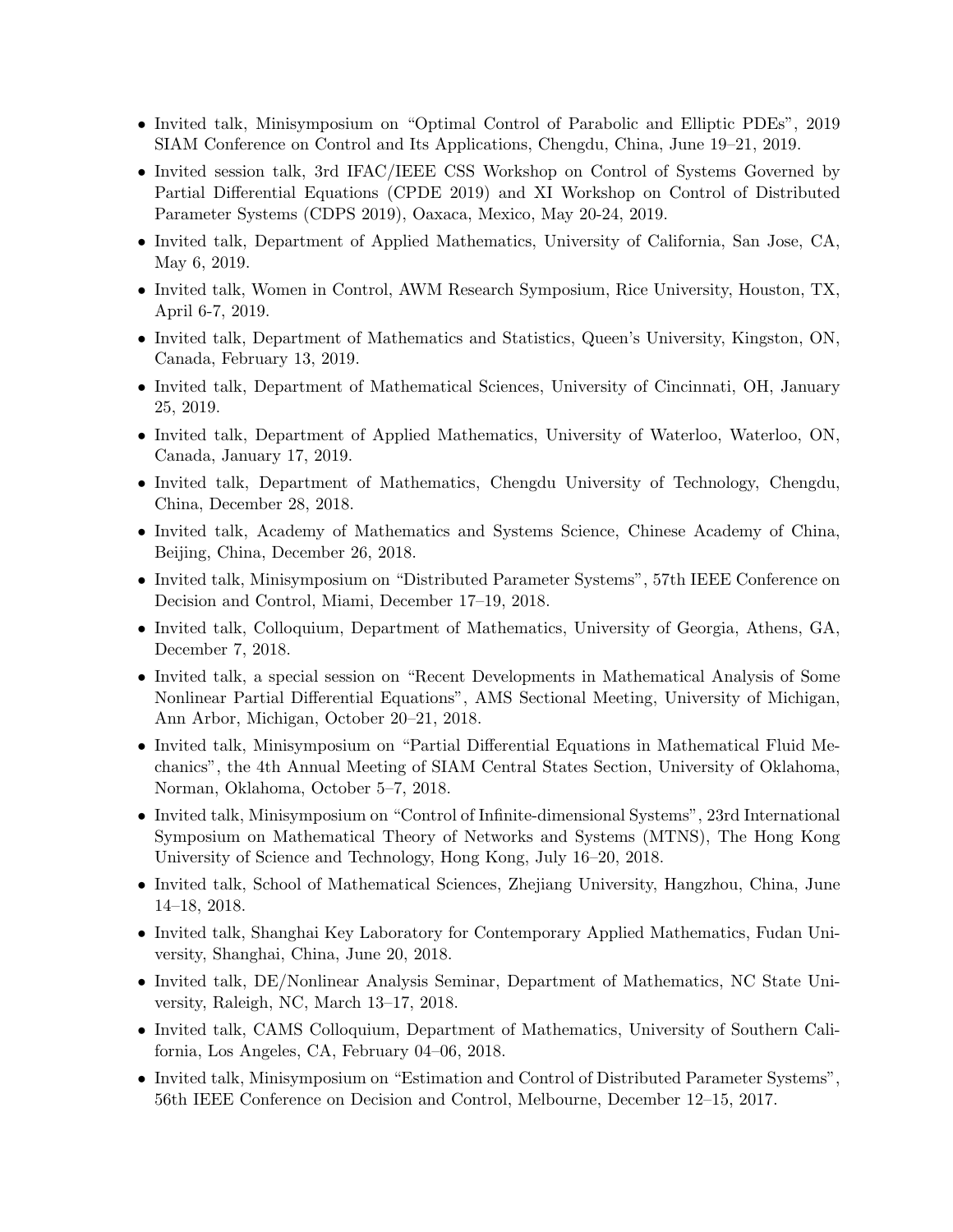- Invited talk, Women in Control: New Trends in Infinite Dimensions, Banff International Research Station, Banff, Alberta, Canada, July 16–21, 2017. http://www.birs.ca/events/2017/5-day-workshops/17w5123/videos/watch/201707201000-Hu.html
- Invited talk, SIAM Conference on Control and its Applications (CT17), Pittsburgh, PA, July 10–12, 2017.
- Invited talk, Conference on Classical and Geophysical Fluid Dynamics: Modeling, Reduction and Simulation. Virginia Tech, Blacksburg, Virginia, June 26–28, 2017.
- Invited talk, Seminar on Repairable Systems: Optimal Control and Simulation. Beijing Institute of Technology, Beijing, June 1, 2017.
- Invited talk, Minisymposium on Estimation and Control of DPS, 2017 American Control Conference, Seattle, Washington, May 24–26, 2017.
- Invited talk, Department of Mathematics, Beijing Institute of Technology, Beijing, December 19, 2016.
- Invited talk, Minisymposium on Estimation and Control of Distributed Parameter Systems, 55th IEEE Conference on Decision and Control, Las Vegas, December 12–14, 2016.
- Contributed talk, 2nd SIAM Central States Section conference, Little Rock, AR, September 30–October 2, 2016.
- Colloquium talk, Department of Mathematics, Oklahoma State University, Stillwater, OK, October 7, 2016
- Invited talk, 10th IFAC Symposium on Nonlinear Control Systems, Monterey, CA, August 23–25, 2016.
- Contributed talk, 22nd International Symposium on Mathematical Theory of Networks and Systems (MTNS), Minneapolis, July 12–15, 2016.
- Invited talk, Sino-French Conference on Applied Mathematics (SFCAM), Bordeaux, France, May 23–36, 2016.
- Postdoc seminar talk at IMA, University of Minnesota, April 2016.
- Invited talk, Department of Applied Mathematics & Statistics, Johns Hopkins University, February 16, 2016.
- Invited talk, Department of Applied Mathematics, University of Washington, Seattle, February 11, 2016.
- Colloquium talk, Department of Mathematics, Oklahoma State University, Stillwater, January 22, 2016.
- Invited talk, Department of Mathematics, South University of Science and Technology of China, Shenzhen, December 7, 2015.
- Invited talk, Mitsubishi Electric Research Laboratories (MERL), Boston, November 2015.
- Invited talk, Mini-Workshop on Recent Developments on Approximation Methods for Controlled Evolution Equations at the Mathematisches Forschungsinstitut Oberwolfach, Germany, organized by Birgit Jacob, Enrique Zuazua and Hans Zwart, November 2015.
- Poster presentation, 8th International Congress on Industrial and Applied Mathematics (ICIAM), Beijing, China, August 2015.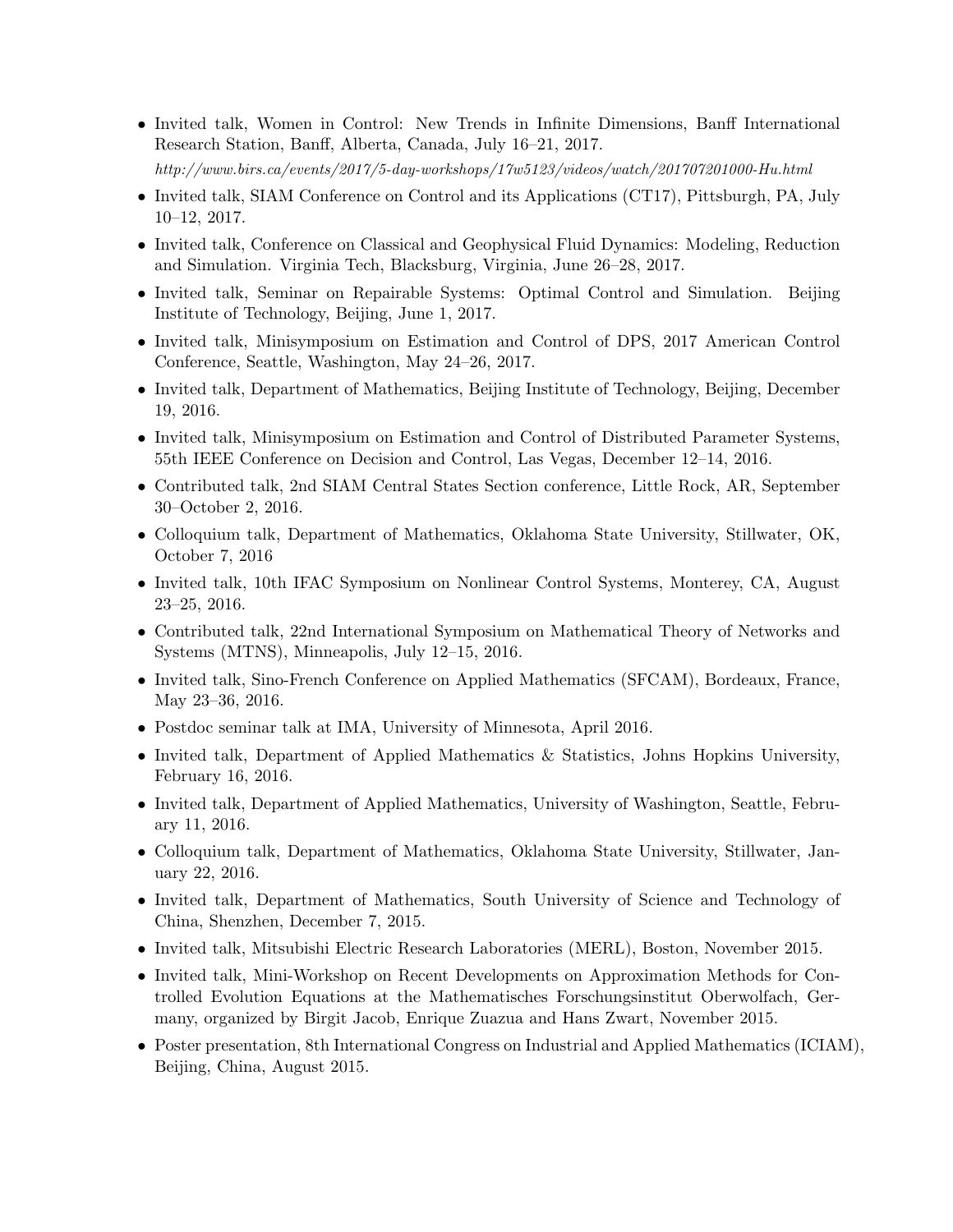- Invited talk, Mini-symposium on Optimal Actuator/Sensor Location for Distributed Parameter Systems, SIAM Conference on Control & Its Applications, Paris, France, July 2015.
- Colloquium talk, Department of Mathematics, Missouri University of Science and Technology, Rolla, MO, May 2015.
- Colloquium talk, Department of Mathematics, New Mexico Tech, Socorro, NM, March 2015.
- Colloquium talk, Department of Applied Mathematics & Statistics, University of California, Santa Cruz, CA, February 2015.
- Colloquium talk, Department of Applied Mathematics and Statistics, Colorado School of Mines, CO, February 2015.
- Colloquium talk, Department of Mathematics, North Carolina State University, Raleigh, NC, January 2015.
- Invited talk, Joint Fluids and Controls Seminar, University of California, San Diego, CA, March 2014.
- Invited talk, Mini-symposium on Modeling, Estimation and Control of Distributed Parameter Systems I, 52nd IEEE Conference on Decision and Control, Firenze, Italy, December 2013.
- Invited talk, AWM Workshop for Women Graduate Students and Recent PhDs, SIAM 2013, San Diego, CA, July 2013.
- Poster presentation, the 8th Workshop on Control of Distributed Parameter Systems, Craiova, Romania, July 2013.
- Invited talk, SIAM Conference on Computational Science and Engineering, Boston, MA, February 2013.
- Invited talk, Applied Math Seminar, Claremont Center for the Mathematical Sciences, Claremont, CA, November 2012.
- Contributed talk, 5th Annual Women in Mathematics in Southern California Symposium, University of Southern California, Los Angeles, CA, October 2012.
- Invited talk, Partial Differential Equations Seminar, University of Southern California, Los Angeles, CA, October 2012.
- Contributed talk, Joint Mathematics Meetings, Hynes Convention Center, Boston, MA, January 2012.
- Contributed talk, SIAM Student Chapter, Virginia Tech, Blacksburg, VA, October 2011.
- Invited talk, Applied Math Seminar, Department of Mathematics & Statistics, Texas Tech University, Lubbock, TX, October 2011.
- Invited talk, Differential Equations Seminar, University of Virginia, Charlottesville, VA, September 2010.
- Contributed talk, 34th SIAM Southeastern-Atlantic Section Conference, North Carolina State University, Raleigh, NC, March 2010.
- Contributed talk, SIAM Student Conference, Virginia Tech, Blacksburg, VA, February 2010.
- Contributed talk, SIAM Student Chapter, Virginia Tech, Blacksburg, VA, November 2009.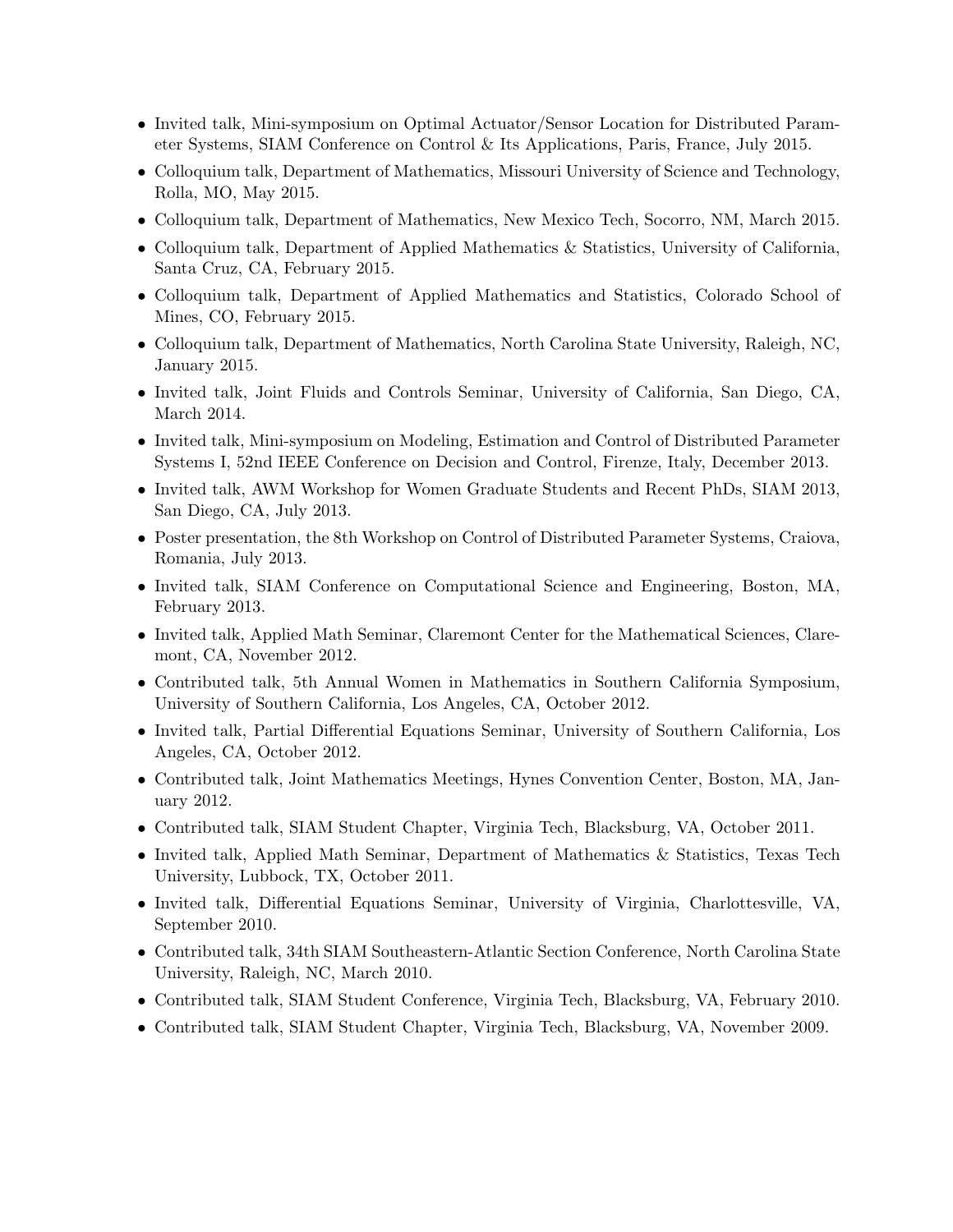# ACADEMIC ACTIVITIES

- Invited participant, "Recent Trends in Operator Theory and Working Groups for Women in Operator Theory", July 26–July 30, Lorentz Center@Oort –Leiden, The Netherlands (virtual).
- Mini-Workshop: Mathematics of Dissipation–Dynamics, Data and Control (hybrid meeting), the Mathematisches Forschungsinstitut Oberwolfach, Germany. May 9–15, 2021.
- IPAM workshop on "Transport and Mixing in Complex and Turbulent Flows", UCLA, January 11–15, 2021.
- Oberwolfach Mini-Workshop on "Mathematics of Dissipation–Dynamics, Data and Control", May 9–15, Oberwolfach Germany, 2021.
- MSRI Workshop on "Mathematical problems in fluid dynamics" (virtual), January 19, 2021 to May 28, 2021.
- IMA workshop on "Optimal Control, Optimal Transport, and Data Science" (virtual), Nov. 09–13, 2020.
- Organizer of SQuaRE at AIM on "Optimal mixing and control of heat conductive flows via active and passive approaches", jointly with Andrea Ceretani, Cuiyu He, Lin Mu, and Carlos N. Rautenberg, June 2021.
- Senior participant, Spring 2020 Program on High Dimensional Hamilton-Jacobi PDEs to be held at IPAM, for the period of May 3–June 12 (virtual), 2020.
- Invited research visiting at Tampere University hosted by Prof. Lassi Paunonen, Tampere, Finland, December 2-10, 2019.
- Spring school on An Introduction to Modelling and Control of Systems Governed by PDEs, Oaxaca, Mexico, May 16-18, 2019.
- LIASFMA Workshop on Open Problems in Control of PDEs, Tongji University, Shanghai, China, July 1–3, 2018.
- One-month academic visit hosted by Prof. Zhiqang Wang at Shanghai Key Laboratory for Contemporary Applied Mathematics, Fudan University, on the research project "Controllability of Transport and Mixing via Fluid Flows", Shanghai, China, June 6–July 4, 2018.
- International Symposium on Mathematical Control Theory, School of Mathematical Sciences, Fudan University, Shanghai, China, June 5–9, 2018.
- IMA Workshop on Stochastic Control, Computational Methods, and Applications and Queueing and Networks, University of Minnesota, Minneapolis, MN, May 7–18, 2018.
- IMA Workshop on Sensor Location in Distributed Parameter Systems, University of Minnesota, Minneapolis, MN, September 6–8, 2017.
- IMA New Directions Short Course: Mathematical Optimization, University of Minnesota, Minneapolis, MN, August 01–12, 2016.
- IMA Workshop on Dynamics and Differential Equations, University of Minnesota, Minneapolis, MN, June 22–25, 2016.
- The 9th Workshop on Control of Distributed Parameter Systems, Beijing, China, June 29– July 3, 2015.
- International Congress of Mathematicians (ICM14), Seoul, South Korea, August 13–21, 2014.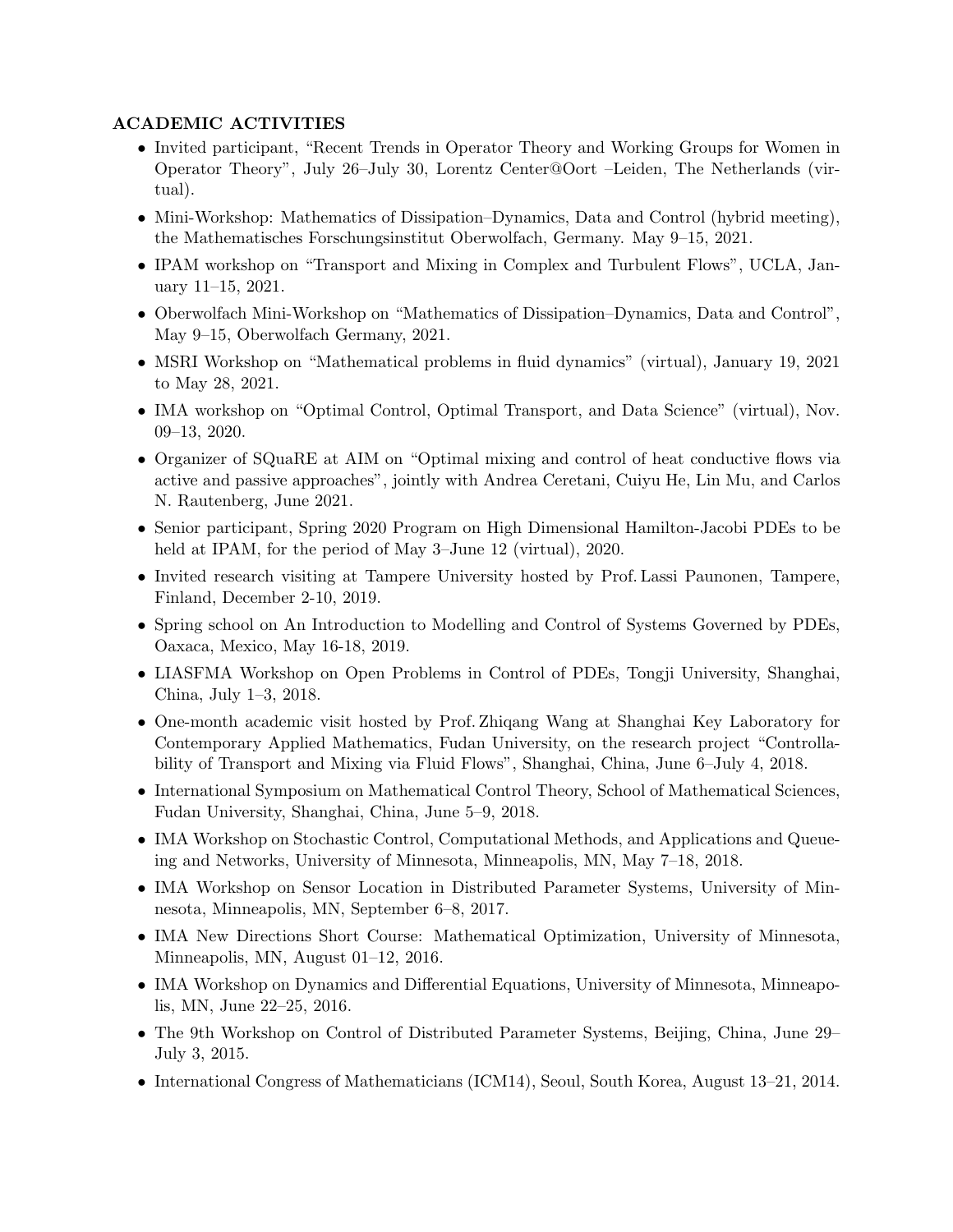- The 10th AIMS Conference on Dynamical Systems, Differential Equations and Applications, Madrid, Spain, July 07–11, 2014.
- IMA New Directions Short Course: Topics in Control Theory, Minneapolis, MN, May 27–June 13, 2014.
- Mathematical Congress of the Americas (MCA13), Guanajuato, Mexico, August 2013.
- The 9th Asian Control Conference, Istanbul, Turkey, June 2013.
- The 10th IFAC Workshop on Time Delay Systems, Northeastern University, Boston, MA, June 2012.
- NSF Future Faculty Workshop, Northeastern University, Boston, MA, June 2012.
- SIAM Conference on Control and Its Applications (CT11), Hyatt Regency Baltimore, Baltimore, MD, July 2011.
- 2011 American Control Conference, San Francisco, CA, June 2011.
- Workshop on Future Directions in Applied Mathematics, North Carolina State University, Raleigh, NC, March 2011.
- The 30th Southeastern-Atlantic Regional Conference on Differential Equations, Virginia Tech, Blacksburg, VA, October 2010.
- Mathematical Theory of Networks and Systems (MTNS08), Virginia Tech, Blacksburg, VA, July 2008.

#### TEACHING AND MENTORING

- Math 8710, Variational Methods, Spring 2021, UGA
- Math 4900, An Introduction to Optimization, Fall 2020, UGA
- Math 4960R, Undergraduate Research, Fall 2020, Spring 2021, UGA
- Math 2700, Elementary Differential Equations, Fall 2020, 2021, Spring 2020 (two sessions), UGA
- Math 5010, Calculus of Variations and Optimal Control (graduate-level), Fall 2018, OSU
- Math 5543: Numerical Analysis for Differential Equations (graduate-level), Fall 2017, OSU
- Math 4553: Linear and Nonlinear Programming, Spring 2017, Spring 2018, Spring 2019, OSU
- Math 2233: Differential Equations, Fall 2016, Fall 2017, Fall 2018, Spring 2019, OSU
- Math 501: Numerical Analysis and Computation (graduate-level), Spring 2014, Spring 2015, USC
- Math 118: Fundamental Principles of Calculus, Spring 2013, Spring 2014, Spring 2015, USC
- Math 126: Calculus II (two sections), Fall 2014, USC
- Math 467: Theory and Computational Methods for Optimization, Fall 2012, Fall 2013, USC
- Math 458: Numerical Methods, Fall 2013, USC
- Co-mentored the Graduate Seminar in Analysis, Fall 2013–Spring 2015, USC.
- Gave a series of lectures on Introduction to Control Theory of Distributed Parameter Systems, October 2012–December 2012, USC
- Math 2214: Introduction to Differential Equations, Fall 2011, VT
- Math 1016: Elementary Calculus with Trig I, Online Course, Summer I 2010, VT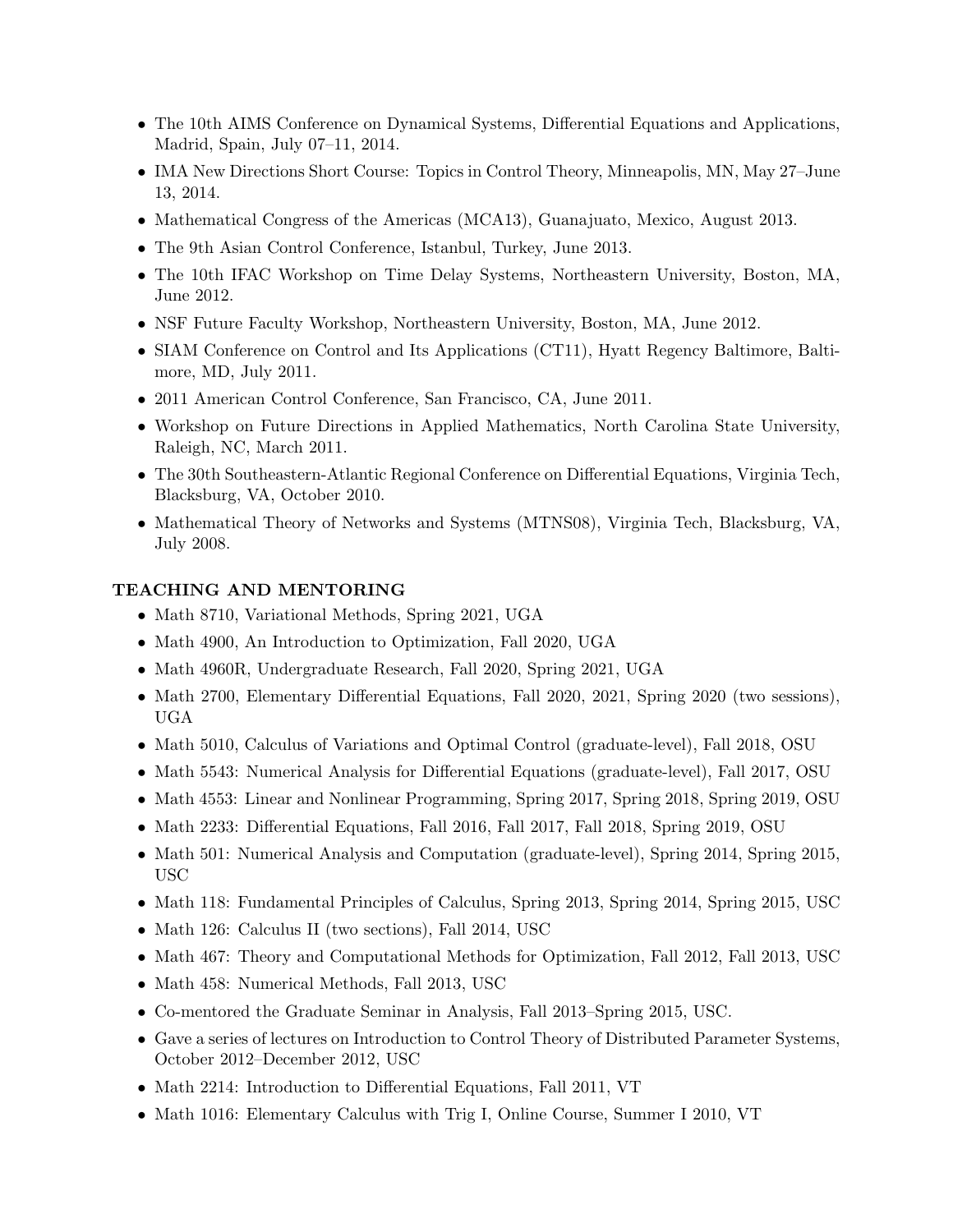- Math 2015: Elementary Calculus with Trig II, Spring 2010, VT
- Math 1224: Vector Geometry Recitation, 2009 Fall, VT
- Committee member of Harshal Kaushik, Ph.D candidate at the School of Industrial Engineering and Management, OSU, 10/2017–09/2019.
- Committee member of Bing Xie, Bei Xiao, Nicki Boardman, Oussama Ben Said and Uddhaba Raj Pandey, Ph.D candidates in the Department of Mathematics, OSU, 08/2016–05/2019.
- Co-advised Yangwen Zhang, a Ph.D student at Missouri S&T, 05/2015–05/2018.
- Co-advisor of Nicholas H. Nelsen at OSU for his thesis on "A reduced order framework for optimal control of nonlinear partial differential equations: ROM-based Optimal Flow Control" for his Degree of Bachelor of Science.
- Co-advising Konsta Huhtala, Department of Mathematics and Statistics, Tampere University, Tampere, Finland, 12/2019-
- Master Student: Rohit Mishra, Department of Mathematics, OSU, 08/2017–05/2019.

#### SERVICE AND MISCELLANEOUS

- Associate Editor, Conference Editorial Board of IEEE Control Systems Society, 2020-
- Member, Technical Committee on Distributed Parameter Systems, IEEE Control Systems Society, 2017–
- Associate Editor for IEEE Conference on Control and Decision (CDC), 2020.
- Associate Editor for American Control Conference (ACC), 2020, 2021.
- Associate Editor for SIAM Conference on Control and its Applications, 2021.
- Member, 7th Technical Committee (TC7) of the International Federation for Information Processing (IFIP), Working Group 7.2, 2021.
- Member, Program Committee for 2021 SIAM Conference on Control and Its Applications (CT21), Spokane Convention Center, Spokane, Washington, July 19–21, 2021.
- Co-organizer of the Minisymposium on "Control of PDEs with an Interface", SIAM CT21, Spokane Convention Center, Spokane, Washington, July 19–21, 2021.
- Served as a judge for the AWM SIAM AN 21 graduate student poster session.
- Co-organizer of the Georgia Scientific Computing Symposium (virtual), Feb. 27, 2021.
- Organizer of SQuaRE at AIM on "Optimal mixing and control of heat conductive flows via active and passive approaches", jointly with Andrea Ceretani, Cuiyu He, Lin Mu, and Carlos N. Rautenberg, June 21–25 2021 (postponed to 2022 due to COVID).
- Co-organizer of the Minisymposium on "Control, Optimization, and Numerical Methods for Infinite Dimensional Systems", 9th International Congress on Industrial and Applied Mathematics (ICIAM), Valencia, Spain, July 15–19, 2019.
- Co-organizer of the Minisymposium on "Computational methods and analysis for PDE constrained optimization and control", SIAM Conference on Control and Its Applications, Chengdu, China, June 19–21, 2019.
- Member, Program Committee and the Associate Editor for the SIAM Conference on Control and Its Applications (CT19), Chengdu, China, June 19–21, 2019.